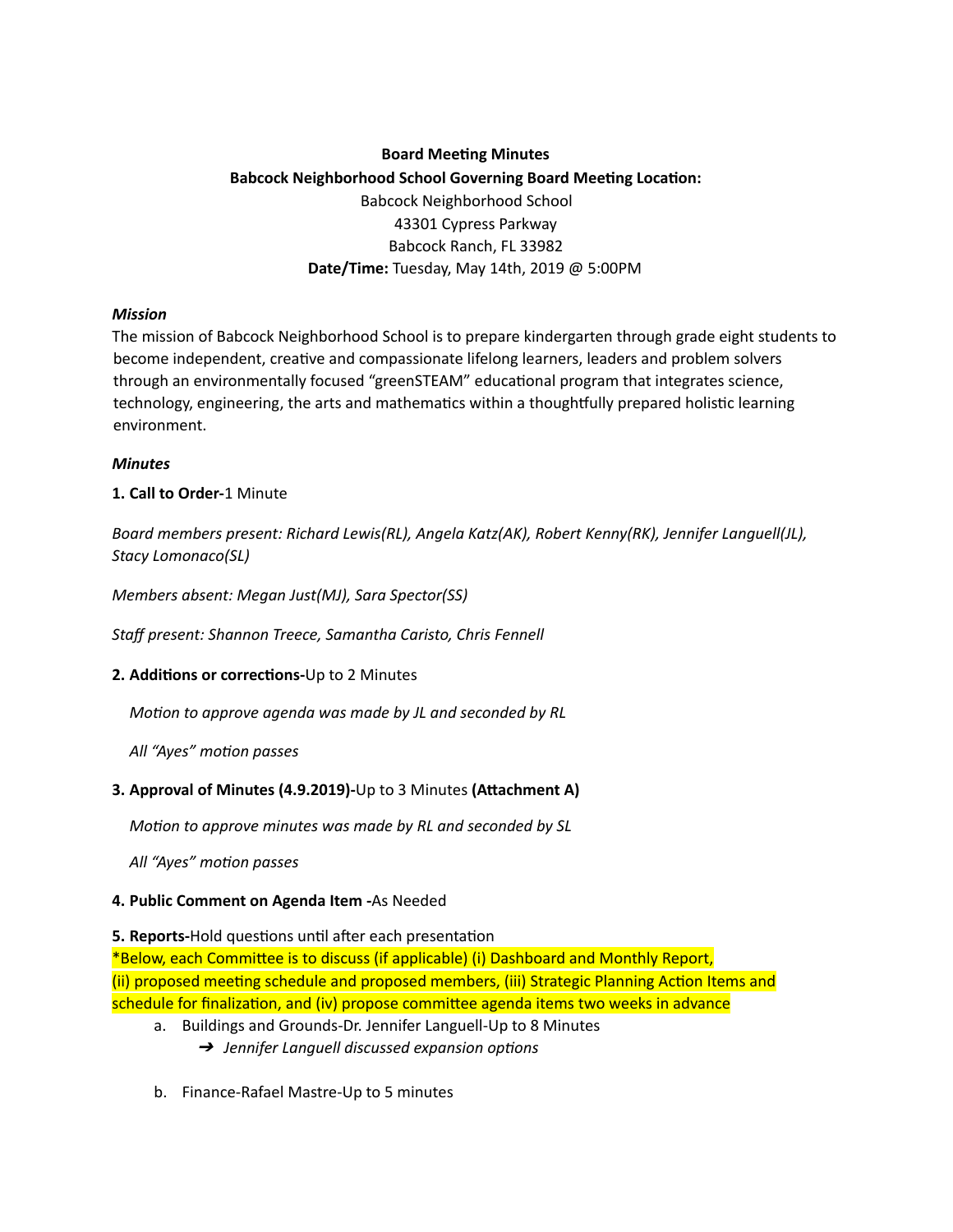- c. Advancement-Angela Katz-Up to 3 Minutes
- d. Nominating-Sarah Spector-Up to 2 Minutes
- e. Academic-Robert Kenny and Megan Just-Up to 5 minutes
- f. Audit-Richard Lewis-Up to 1 Minute
- g. Babcock Ranch Update-Up to 5 Minutes *Bill Vander May*
- h. Principal-Shannon Treece-Up to 5 Minutes (Attachment B)
- i. Consultant-Dr. Christy Noe-Up to 5 Minutes (Attachment C)

#### **6. Consent Agenda –** Up to 5 Minutes

- A. Approve Teacher Hires (See principal report)
- B. Salary Schedule (needs approval)
- C. Approve Pledge Agreement
- D. Field Trip Approval to Proceed (8th Grade)

### **7. Old Business-**Up to 5 Minutes

#### **8. New Business**

- a) FHSAA Guidelines (needs approval) *Moon to approve Become members of FHSAA was made by JL and seconded by RK All "Ayes" moon passes Moon to follow the guidelines of FHSAA was made by JL and seconded by RK* **All** "Ayes" motion passes
- b) Board Calendar for 2019-2020 \*Committee Reports Quarterly *Motion to approve board calendar for 2019-2020 school year with committee chair recommending and scheduling their commiee report dates and being approved by the board* at the time of posting was made by RK and seconded by AK. *All "Ayes" moon passes*
	- a. August 13
	- b. September 10 (Teleconference)
	- c. October 8
	- d. November 12 (Teleconference)
	- e. December 10
	- f. January 14 (Teleconference)
	- g. February 11
	- h. March 10 (Spring Break) (Teleconference)
	- i. April 14
	- j. May 10 (Teleconference)
	- k. June 9

#### **Comments-**As Needed

- a. Public
- a. Attorney